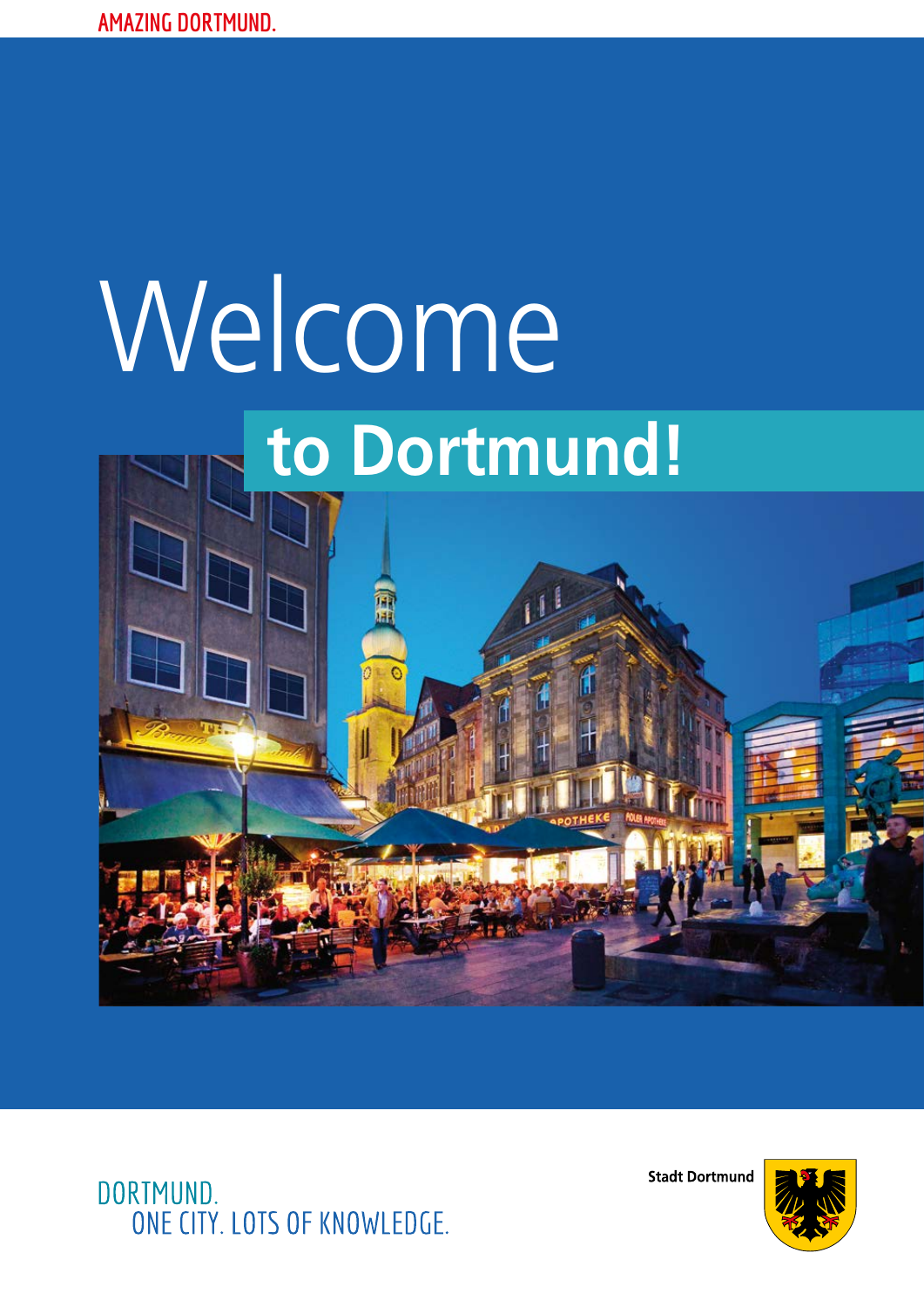# **Contents**

| Public agencies/formalities with the contract of the contract of the contract of the contract of the contract of the contract of the contract of the contract of the contract of the contract of the contract of the contract |  |
|-------------------------------------------------------------------------------------------------------------------------------------------------------------------------------------------------------------------------------|--|
|                                                                                                                                                                                                                               |  |
|                                                                                                                                                                                                                               |  |
|                                                                                                                                                                                                                               |  |
|                                                                                                                                                                                                                               |  |
|                                                                                                                                                                                                                               |  |
|                                                                                                                                                                                                                               |  |
|                                                                                                                                                                                                                               |  |
|                                                                                                                                                                                                                               |  |
|                                                                                                                                                                                                                               |  |
| International.                                                                                                                                                                                                                |  |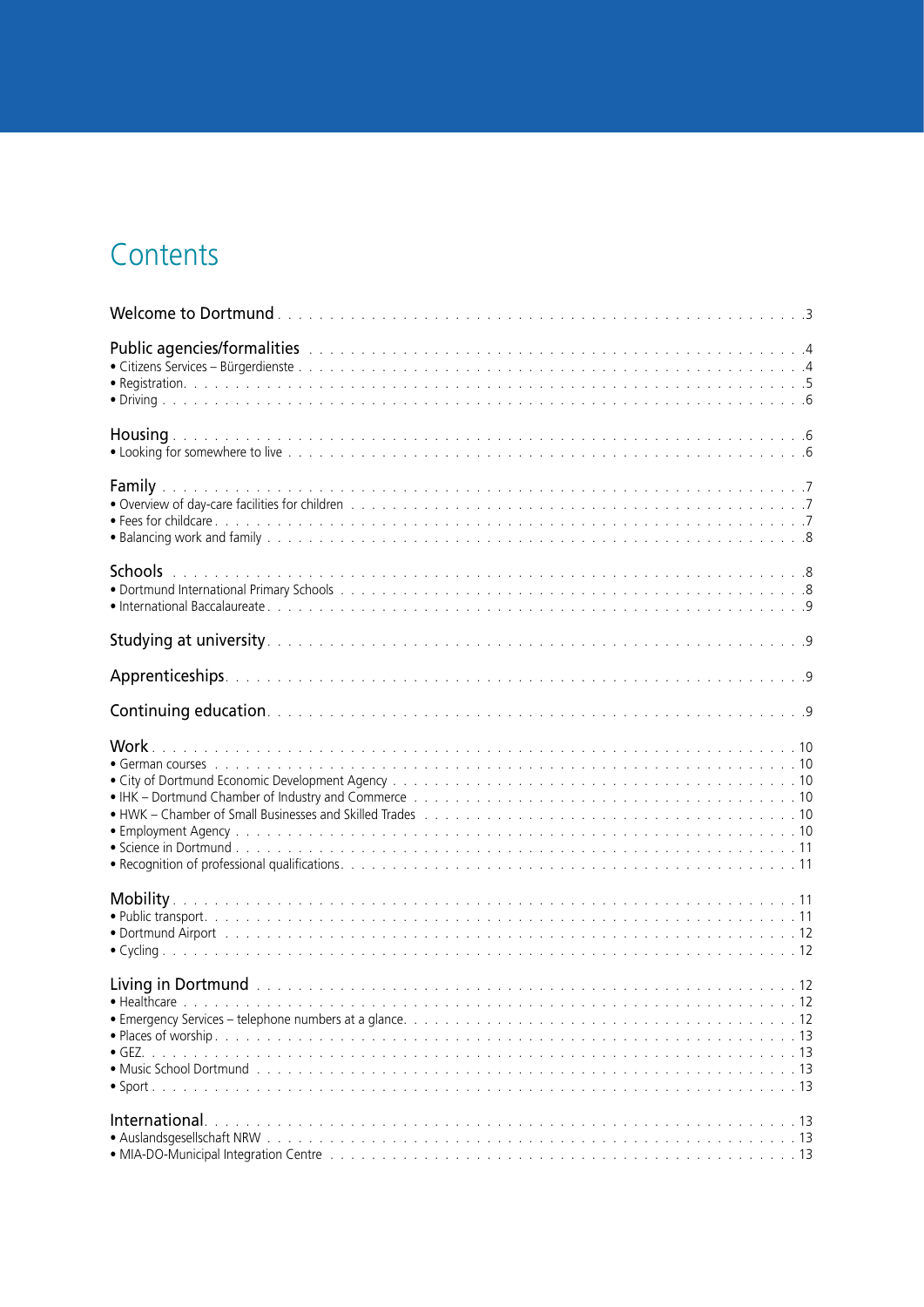## <span id="page-2-0"></span>Welcome to Dortmund

You will discover a city which is proud of its roots, but at the same time is open for change and exploring new paths. Now home to around 600,000 people, this former Hanseatic city has become a significant location for the technology and service sectors and is a distinguished city of science.

On the following pages you will find information to help you when you arrive and to make it easier for you to settle in to this likeable and liveable city.

Please get in touch with us if you have any questions or suggestions.

We wish you all the best for your stay here!

#### **City of Dortmund Office of the Mayor and Council**

Tel. (0231) 50-2 25 86 Fax (0231) 50-2 75 85

mheikfenfeld@stadtdo.de www.dortmund.de/en

**City of Dortmund City of Dortmund Economic Development Agency**

Tel. (0231) 50-2 92 15 Fax (0231) 50-2 62 95

oliver.walter@stadtdo.de www.wirtschaftsfoerderung-dortmund.de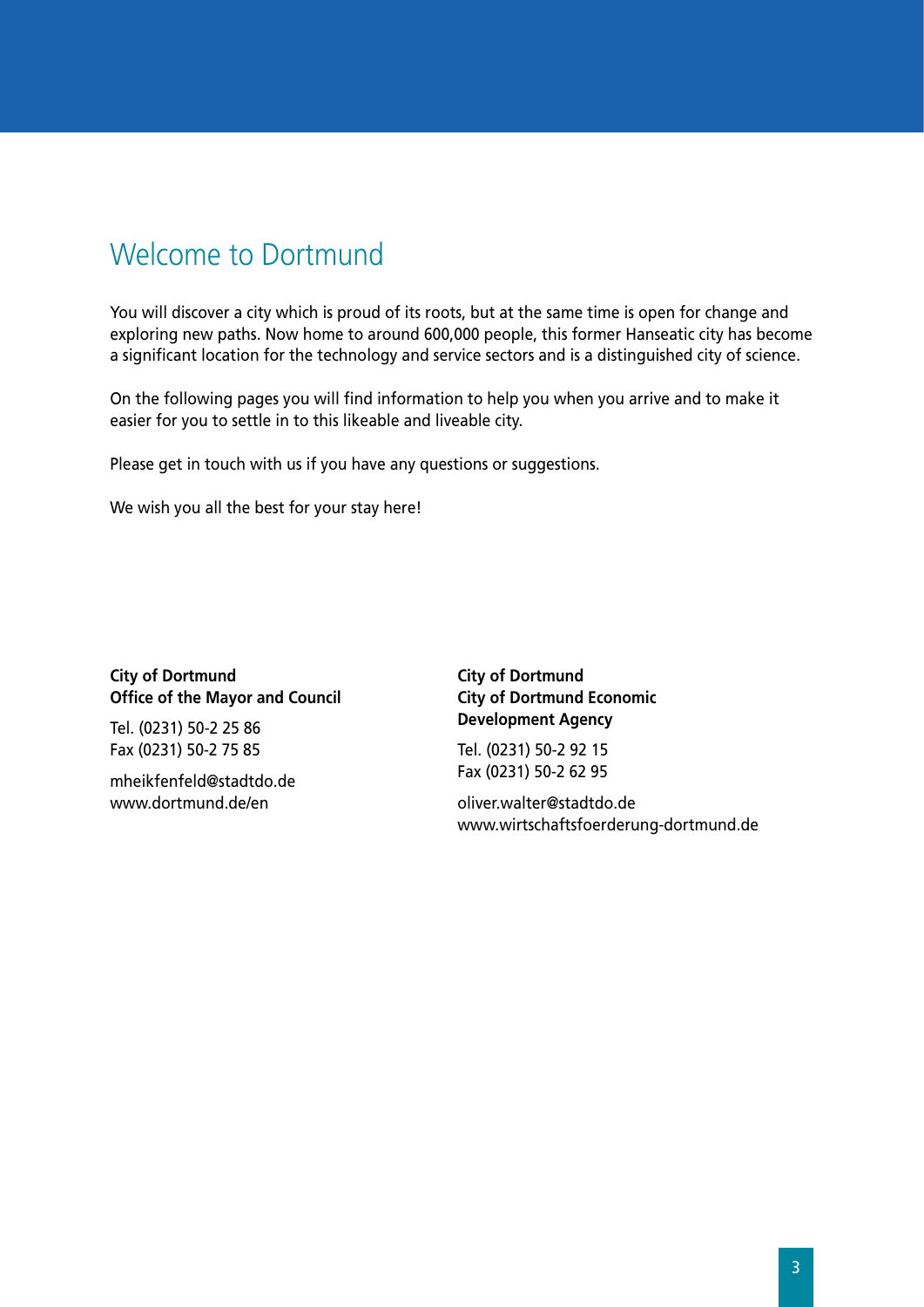## <span id="page-3-0"></span>Public agencies/formalities

#### **Citizens Services – Bürgerdienste**

The Citizens Services (Bürgerdienste) provide a whole range of municipal services for Dortmund's citizens as well as for new citizens from within Germany or from other countries. The services include everything to do with registry office tasks such as registering births, marriages, civil partnerships and deaths. This is also where identity cards and passports are issued, extended or changed, and they also deal with pensions, residents' parking tickets, driver licence applications and vehicle registrations. "domap – the virtual town hall" will give you an overview of all the services carried out by the City Administration.

This is also where you can find out which documents you need to bring with you, what the opening times and fees are and how you can make an appointment online: **[www.buergerdienste.dortmund.de](http://www.dortmund.de/de/rathaus_und_buergerservice/buergerdienste/startseite_buergerdienste/index.html)**

You will find: **[Information about the City Administration's services](https://www.domap.de/wps/portal/dortmund/!ut/p/c5/04_SB8K8xLLM9MSSzPy8xBz9CP0os3gLNydfCydDRwN_ozADA88wH38Xc2MDI38Dc_1wkA68KgqysxUBLVOBjg!!/) [An A to Z of all the information](https://www.domap.de/wps/portal/dortmund/!ut/p/c5/04_SB8K8xLLM9MSSzPy8xBz9CP0os3gLNydfCydDRwN_ozADA88wH38Xc2MDI38XE_1wkA68KgqysxUBPIWUcw!!/) [An overview of the City of Dortmund's public agencies and authorities](https://www.domap.de/wps/portal/dortmund/!ut/p/c5/04_SB8K8xLLM9MSSzPy8xBz9CP0os3gLNydfCydDRwN_ozADA88wH38Xc2MDI38DI_1wkA68KgqysxUBBhOJoQ!!/)**

German Immigration Law forms the basis for all the legal regulations concerning people who come from another country and wish to visit or live here. It provides information about lots of questions relating to residence permits, work permits, labour migration or studying at university. It also shows which conditions apply for citizens from other European countries, it explains who should be tolerated, what residence on humanitarian grounds means, and defines the rules for reuniting family members. Immigration Law also determines matters regarding integration, for example by means of language or integration courses. So, this is important reading for everyone who would like to find out more about the requirements you must fulfil if you want to live in Germany.

More information **[here](http://www.dortmund.de/media/p/oednungsamt/ordnungsamt/zuwanderungsgesetz.pdf)**.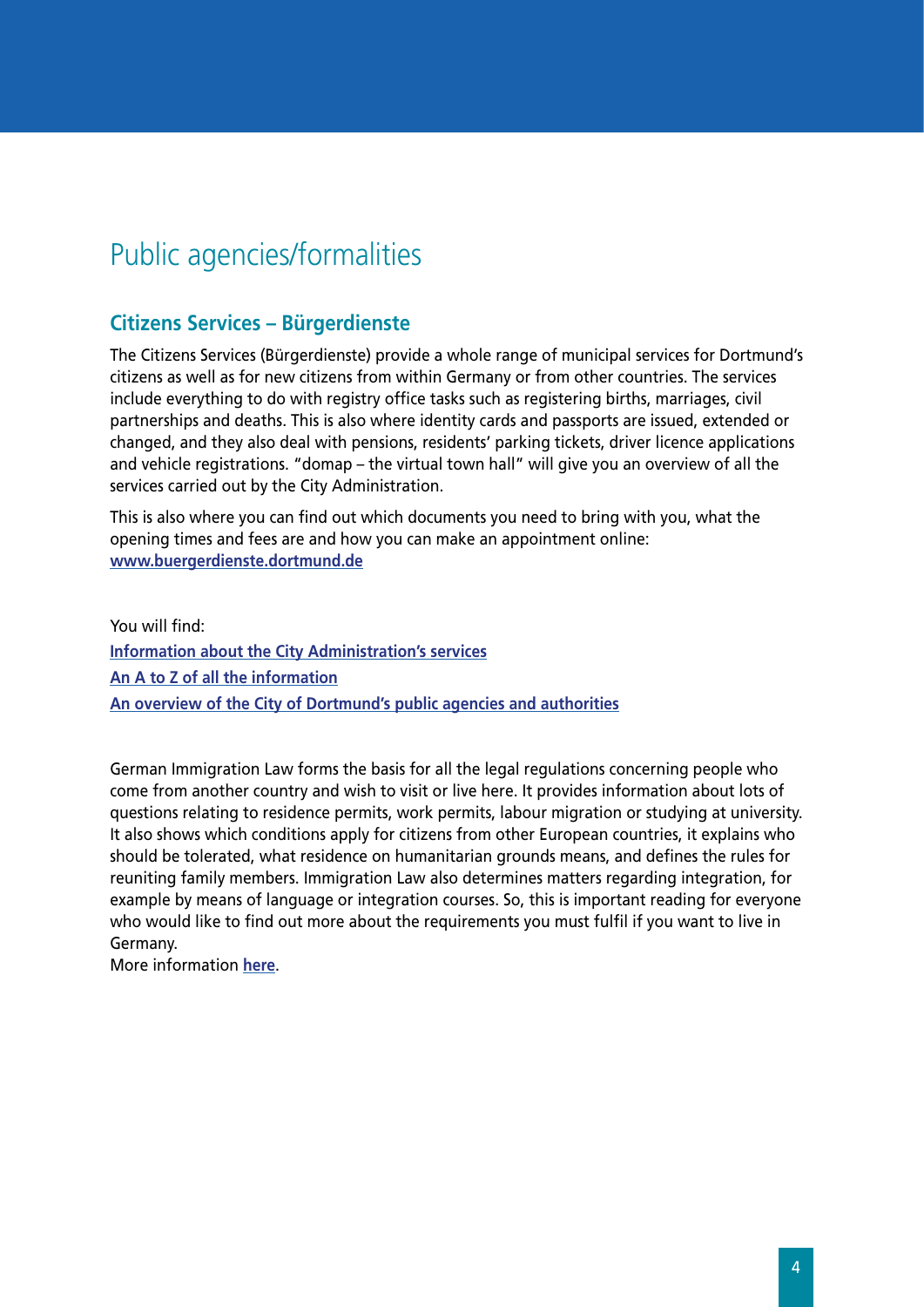#### <span id="page-4-0"></span>**Registration**

Anyone who moves to Dortmund from another town or another country has two weeks to register their new address at the Citizens Services (Bürgerdienste). This two-week deadline also applies if you move within Dortmund: you must inform the Citizens Services of your new address within this period. In fact, the person who is registering has to go to the Citizens Services in person and take all of their identification documents with them, e.g. personal identity card or passport. If you and your family move into a new home, you have to show all of their personal identity cards and/or passports too. Before you go to the Bürgerdienste your new landlord has to sign a so-called "Wohnungsgeberbestätigung" or landlord's confirmation of residence form. It is absolutely essential that you take this confirmation form with you as the tenancy contract is not enough on its own. Please find more information **[here](https://www.domap.de/wps/portal/dortmund/produktanzeige?p_id=anmeldungeinerwohnun0)**.

If you are a citizen of a country which is not a member of the EU, then you have to register at the Bürgerdienste International (International Citizens Service). But whatever your country of origin is, if you come from another country, you need to take documents which prove that you really are a family. That means if you got married in another country, you will need your e.g. marriage certificate and birth certificates of any children under 18 years of age who were born outside Germany. You will also have to get any foreign documents translated. Please understand that documents like this must be translated and stamped by an officially certified translator in Germany ("öffentlich bestellter und beeidigter Dolmetscher"). You must bring the original document and the translation with you. Depending on which country you come from there are different rules about which sort of documents you must provide (e.g. international document, endorsement (apostille) or legalisation). You will find more information about this on the internet site belonging to the Foreign Office or at the City of Dortmund **[International](http://www.dortmund.de/de/leben_in_dortmund/sicherheit_und_recht/ordnungsamt/auslaenderwesen/buergerdienste_international/index.html) Citizens Services**.

If you want to be able to stay or live in Germany you need a residence permit. You need to apply for this at the Immigration Office which is responsible for you (usually nearest to where you live). There are different types of residence permit depending on why you want to stay in Germany. You can apply for a visa or for a temporary or permanent residence permit. If you want to study in Germany, you will first need an entry visa for the purposes of studying. You can apply for one of these at the German diplomatic mission in your home country. This does not mean that you have a residence permit though.

When you come to the Immigration Office in Dortmund you must bring your visa and your national passport, and please bring a photocopy of every single page with you as well. You must also be able to show how you are going to cover your living costs while you are here. You will need to show your university enrolment certificate (Immatrikulationsbescheinigung) proving that you have a place on a course. If you are going to take part in a language course before your university course begins you will also need to bring a certificate of attendance from the institution where you are doing your language course. You will also need to prove that you have appropriate health insurance.

Don't forget to bring a biometric passport photo and the "Wohnungsgeberbestätigung", i.e. the landlord's confirmation of residence, with you too.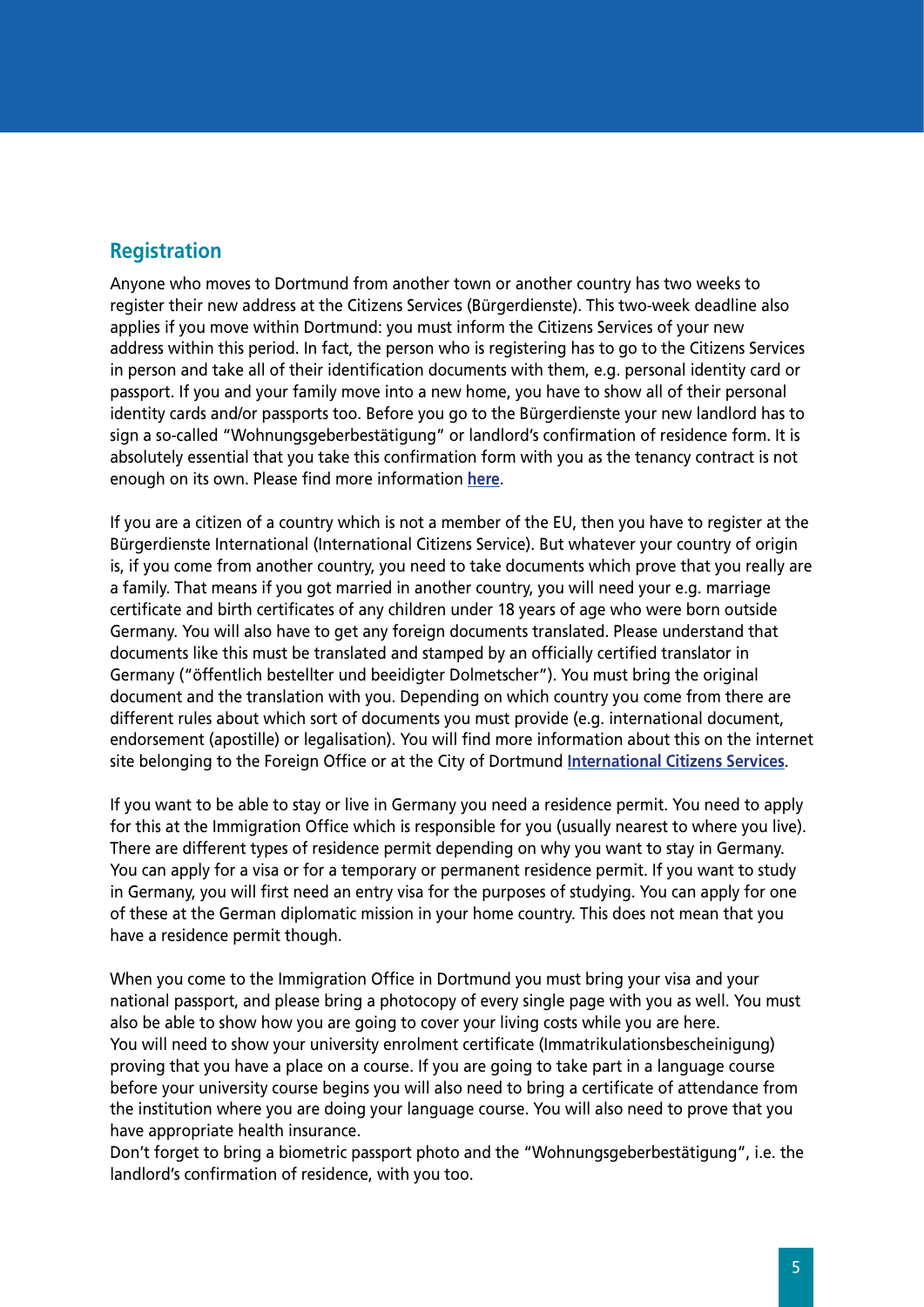<span id="page-5-0"></span>You will find more information **[here](http://www.dortmund.de/media/p/oednungsamt/ordnungsamt/aufenthaltstitel/Antrag_auf_Erteilung_eines_Aufenthaltstitels_-_Deutsch_-_English_-_Franais_-_Italiano.pdf)**.

There is more information about studying and about language courses in Dortmund, the city of science, in both German and English **[here](http://www.dortmund.de/en/economy_and_science/research_science/studying/studying_in_dortmund.html)**.

#### **Driving**

#### **Drivers Licence:**

In principle, anyone who has obtained a driving licence in another country and who has lived in that country for 185 days is allowed to drive a car in Germany. However, driving licences are not recognized from all countries. There are no problems if you come to Germany from another EU country; you can then use your driving licence as you did before. But things are different if you come from a non-EU-country. You will then need to have your driving licence converted into a German one within six months of arriving here. The law says that from some countries of origin you will need to take another driving theory test or take a practical driving test as well. For some countries of origin both tests have to be taken again.

General information about driving licences and permits can be found on the following websites: **[TÜV Nord](http://www.tuev-nord.de/de/allgemeine-infos/auslaendische-fuehrerscheine-8742.htm)** and **[Domap](https://www.domap.de/wps/portal/dortmund/lebenslagenanzeige?p_id=19-06)**.

Vehicles from another country also need to be re-registered here, so you will also need documentation proving that the vehicle is currently registered. You can make an appointment online. If you want to register, re-register or de-register a vehicle then contact the City Administration (Stadtverwaltung). You can also get information about emissions/TÜV inspections, export licence plates, vehicle tax, environment zones and registration matters **[here](https://www.domap.de/wps/portal/dortmund/lebenslagenanzeige?p_id=19-01).**

## **Housing**

#### **Looking for somewhere to live**

There are various options for where you can stay in your first few weeks in Dortmund before you find somewhere more permanent to rent or buy: Hotels are relatively cheap in comparison to other large German cities and cost around 90 Euros per night. Depending on the location and region, a furnished two or three room temporary flat will cost you between 500 to 1200 Euros per month to rent. Youth hostels generally charge between 20 and 30 Euros per night. Private lodgings are offered on various online portals. You can find out more at:

**Guide: Make it in Germany [Private lodgings directory, DORTMUNDtourismus](http://www.dortmund-tourismus.de/suchen-buchen/unterkuenfte/privatvermieter.html)**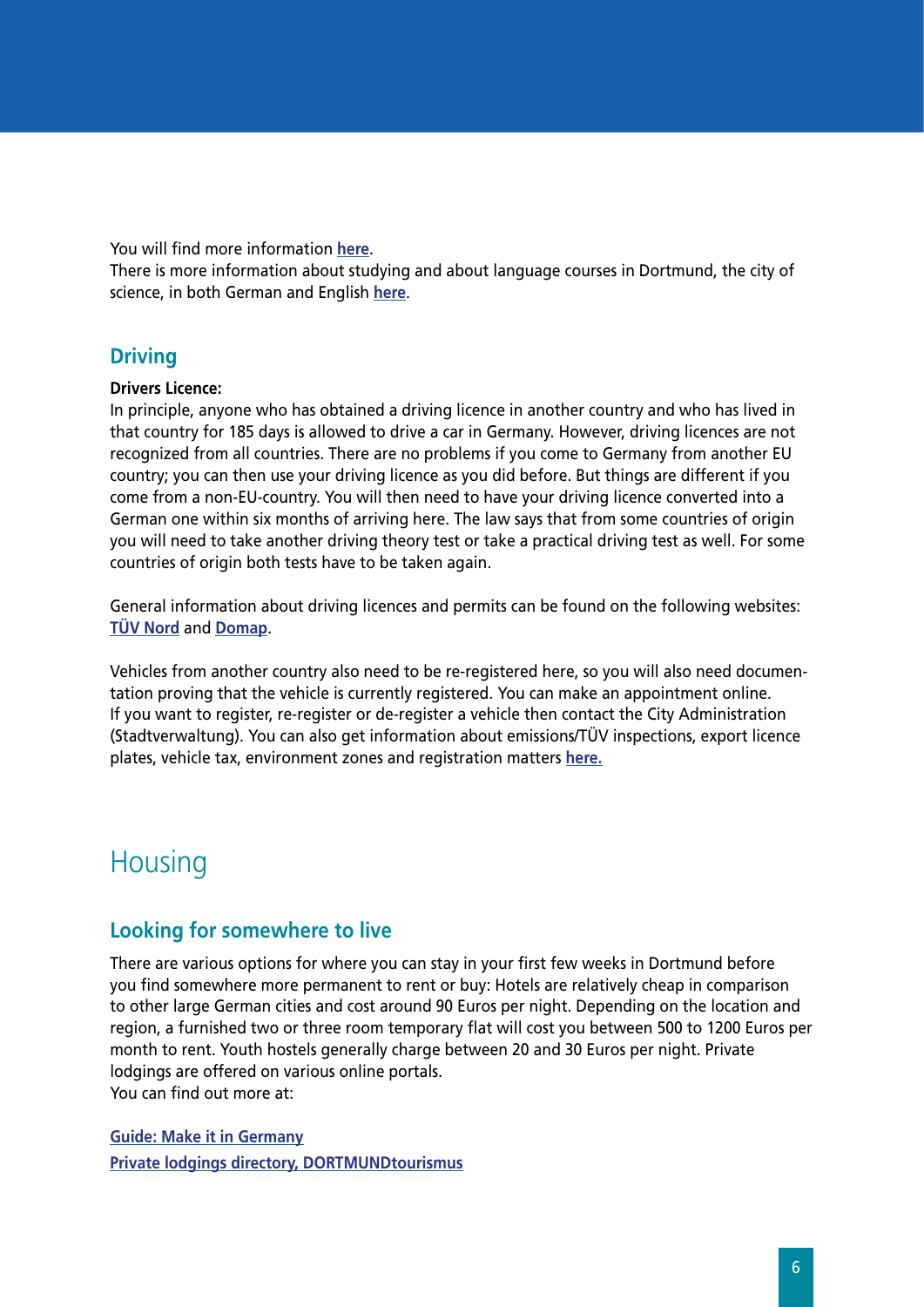<span id="page-6-0"></span>The price of a flat, whether it is to rent or to buy, largely depends upon which part of Dortmund it is located in. The **[Dortmund Rent Index](http://www.dortmund.de/de/leben_in_dortmund/planen_bauen_wohnen/wohnungswesen/mietspiegel/index.html)** provides information and comparisons about the typical levels of rent in the different parts of Dortmund.

Dortmund's housing market includes both municipal and private housing organisations as well as housing associations and a large range of housing and different types of flats is available. You will find more information **[here](http://www.dortmund.de/de/leben_in_dortmund/planen_bauen_wohnen/wohnungswesen/links_afw/index.html)**.

## Family

Dortmund provides families with a whole range of services including special projects, campaigns and activities designed to help people to cope with the everyday challenges of raising a family. The City of Dortmund's Familien-Projekt has brought lots of relevant information together in one portal. In addition to the latest news and announcements about events, the "Families from A-Z" online-guide provides families with details about childcare and where to go for advice as well as a whole host of other useful addresses.

The **[Family Offices \(Familienbüros](http://www.dortmund.de/de/leben_in_dortmund/familie_und_soziales/familienportal/familienbueros/index.html))** in all twelve of Dortmund's districts are a good place to start. This is where you will find contact partners who can provide you with all the information you need about local services.

More information: **[www.familie.dortmund.de](http://www.familie.dortmund.de)**

## **Overview of day-care facilities for children**

There are around 300 day-care centres for children aged 0-6 years old in Dortmund. You will find more information **[here](http://www.dortmund.de/de/leben_in_dortmund/bildungwissenschaft/dienstleistungszentrum_bildung/kindertagesstaette/index.html)**.

In Dortmund your children can also go to bilingual centres: you will find an overview of the bilingual municipal children's day-care centres **[here](http://www.dortmund.de/de/leben_in_dortmund/familie_und_soziales/fabido/uebersicht_tek/angebote_tek/angebote_detail_219358.html)**.

## **Fees for childcare**

The fees for childcare are based on each family's income and are calculated and billed by the Youth Welfare Services (Jugendamt). You will find more information about the fees **[here](http://www.dortmund.de/media/p/jugendamt_2/downloads_13/betreuung/Elternbeitraegen_-_Beitragstabelle_2015_2016.pdf)**.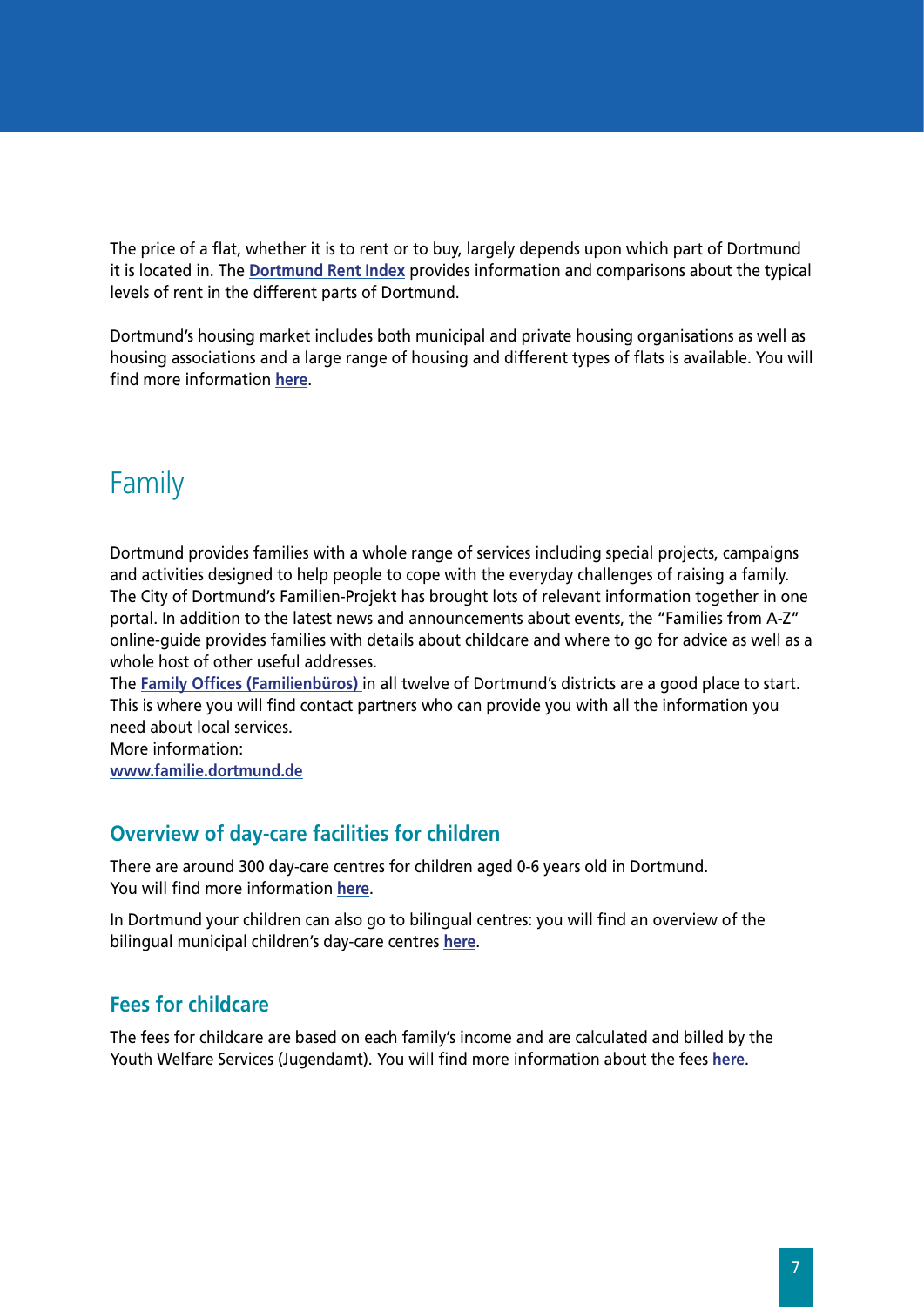## <span id="page-7-0"></span>**Balancing work and family**

The universities and scientific institutes in Dortmund have set themselves the task of improving the balance between family-life and work/studying in Dortmund. **[windo e.V](http://www.windo.de)**. is a network of university and non-university scientific and research institutions in Dortmund. About 10,500 employees and 50,000 students work, teach and carry out research in the institutes, centres of excellence, trusts, universities and other scientific establishments here.

windo e.V. is dedicated to developing Dortmund as an attractive location for science and research and in particular as a family-friendly city of science (**[windo e.V](http://www.windo.de)**.)

## **Schools**

You will find all the different types of school in Dortmund, from primary schools to grammar schools and special needs schools. Some schools offer teaching with a special focus, such as on music and art or on languages.

The **[Dortmund Schools Atlas](https://www.domap.de/wps/portal/dortmund/schulatlas)** is an online service for parents, pupils and teachers who are looking for a school or place of learning in Dortmund. You can also see all the schools in Dortmund on the official **[Map of schools in Dortmund.](http://geoweb1.digistadtdo.de/OWSServiceProxy/client/schulen.jsp)** 

With the aim of making it easier to balance working with having a family, there are lots of (full-time) day-care facilities in Dortmund for children of kindergarten, pre-school and primary school ages and for secondary school pupils too. There is an overview of all the possibilities and of the **[all-day schools \(Ganztagsschulen\)](http://www.dortmund.de/de/leben_in_dortmund/familie_und_soziales/familienportal/ganztagsangebote/index.html)** on the **[family portal](http://www.dortmund.de/de/leben_in_dortmund/familie_und_soziales/familienportal/startseite_familie/index.html)** website. Some schools in Germany are only open from 8.00 until 13.30 but the all-day schools are open longer. The website also lists the activities, workshops and summer schools provided during the school holidays.

**[Information about the German school system](http://www.dortmund.de/de/leben_in_dortmund/bildungwissenschaft/dienstleistungszentrum_bildung/schulformen_gesamt/index.html)** is available in the DLZB Service Centre for Education. The **[DLZB](http://www.dortmund.de/de/leben_in_dortmund/bildungwissenschaft/dienstleistungszentrum_bildung/start_dlzb/index.html)** is a central point of contact for matters concerning schools and education in the City of Dortmund. Parents, pupils, teachers and other multipliers can get answers to many of their questions here or can be put in touch with the appropriate partners or institutions.

#### **Dortmund International Primary Schools**

At the moment there are four primary schools in Dortmund which offer bilingual education: **[Kreuz-Grundschule](http://www.kreuz-grundschule.de) [Landgrafenschule](http://www.Landgrafenschule.de) [Ostenberg-Grundschule](http://www.ostenberg-grundschule.de) [Winfried Grundschule](http://winfried-grundschule.de)**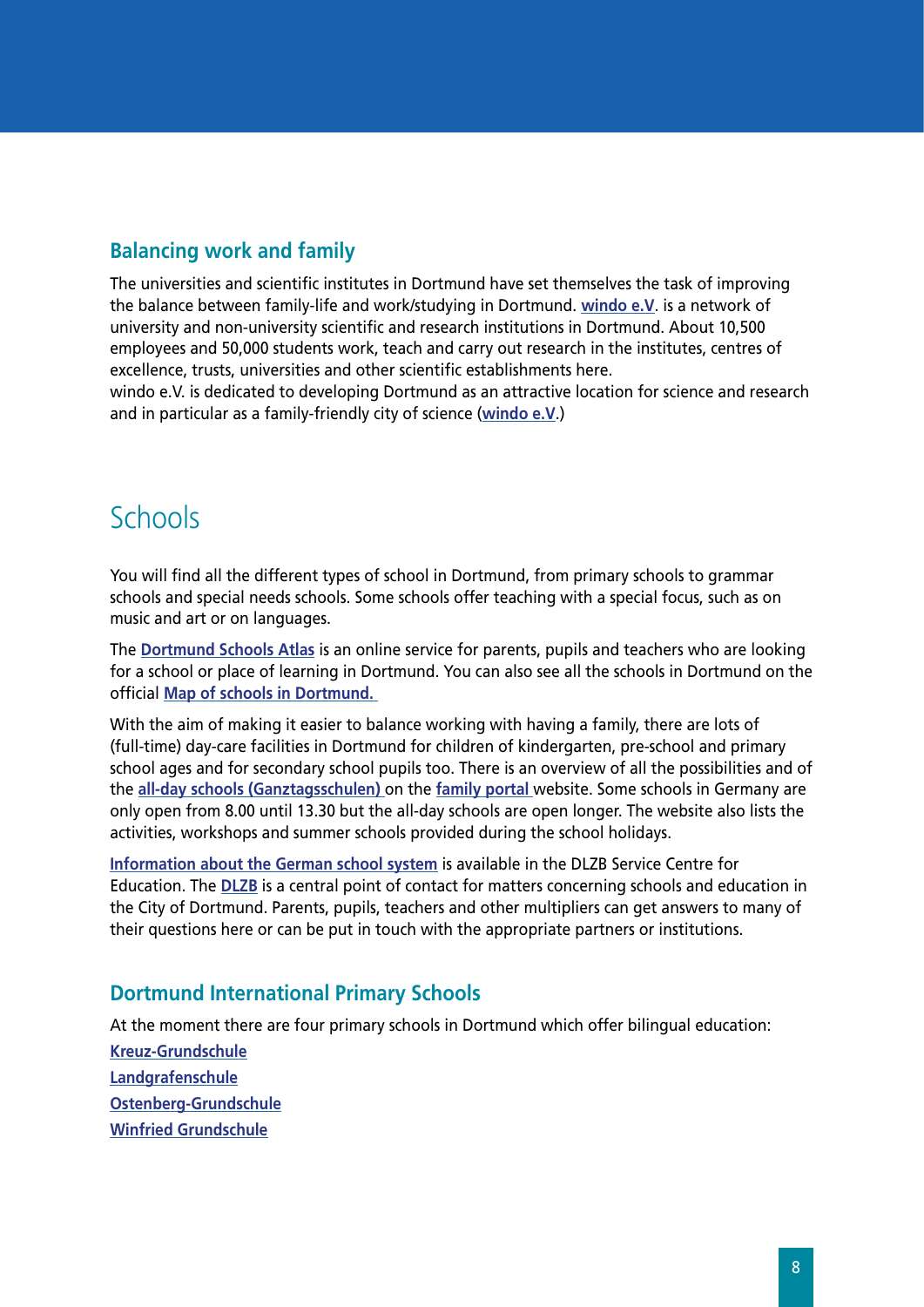#### <span id="page-8-0"></span>**International Baccalaureate**

At the **[Leibniz Gymnasium Dortmund](http://www.leibniz-gym.de)** International School pupils who have very good English language skills and at least some previous knowledge of German have the option of studying for the International Baccalaureate (IB) Diploma in addition to the German Abitur (the school exams and university entrance certificate usually taken at 18 years of age).

## Studying at university

Dortmund is a young university city. Around 50,000 students benefit from the large, diverse range of **[university courses](http://www.studium.dortmund.de)** at the six universities here as well as from the fantastic variety of leisure activities available in this Ruhr metropolis.

Dortmund's universities proactively support internationality. As part of a large number of university cooperations and partnerships, the universities offer worldwide exchange programmes to both local and international students and scientists. You can find information specially for students interested in international opportunities **[here](http://www.dortmund.de/de/leben_in_dortmund/bildungwissenschaft/studienorientierung/international/index.html).**

# Apprenticeships

Information and advice about apprenticeship programmes can be obtained from the **[Dortmund](http://www.dortmund.ihk24.de/bildung/ausbildung)  [Chamber of Industry and Commerce](http://www.dortmund.ihk24.de/bildung/ausbildung)**, the **[Dortmund Chamber of Small Businesses and Skilled](http://www.hwk-do.de/index.php?id=berufsausbildung)  [Trades](http://www.hwk-do.de/index.php?id=berufsausbildung)** and the **[Employment Agency Dortmund](http://www.arbeitsagentur.de/web/content/DE/dienststellen/rdnrw/dortmund/Agentur/Institutionen/Berufsinformationszentrum/index.htm)**.

## Continuing education

The **[Volkshochschule](http://www.vhs.dortmund.de)** (VHS) is a charitable institution for adult education and continuing education.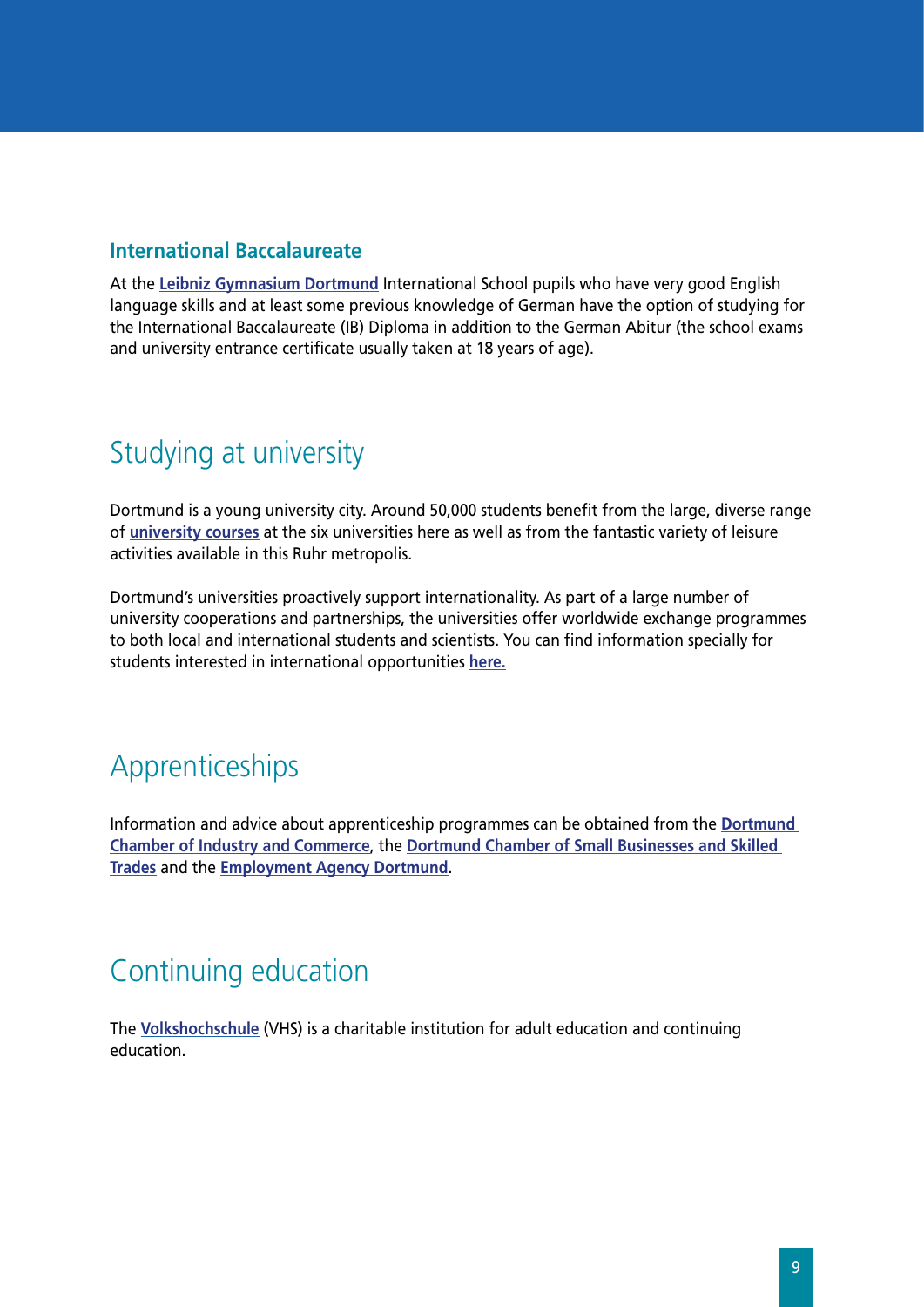## <span id="page-9-0"></span>**Work**

#### **German courses**

**[Integration courses](http://www.integrationskurse-do.de/)** involve language and orientation courses. This is all about learning about everyday life in Germany such as work and professions, shopping, television and radio or bringing up children. In Dortmund there are various language schools which offer these courses.

## **City of Dortmund Economic Development Agency**

Dortmund sees the key tasks for the city involve promoting entrepreneurial spirit and continuing to develop the city as a modern location for business and living. The **[City of Dortmund Economic](http://www.wirtschaftsfoerderung-dortmund.de/)  [Development Agency](http://www.wirtschaftsfoerderung-dortmund.de/)** is continuously and sustainably driving this development ahead for the future of the city. The main aim is to create and secure jobs.

If you are thinking about setting up business here then please get in touch with the **[City of Dortmund Economic Development Agency](http://www.wirtschaftsfoerderung-dortmund.de/gruendung/startercenter-nrw/)**.

#### **IHK – Dortmund Chamber of Industry and Commerce**

The **[Dortmund Chamber of Industry and Commerce](http://www.dortmund.ihk24.de/)** is the place to contact if you need information about: location policies, start-ups and business development, apprenticeship training and continuing education, innovation and environment, international matters as well as law and taxes.

## **HWK – Chamber of Small Businesses and Skilled Trades**

The **[Dortmund Chamber of Small Businesses and Skilled Trades \(HWK\)](http://www.hwk-do.de/)** represents the interests of their member companies at all levels of economic, political and social life. It is responsible for taking care of official matters such as how to manage a small company and the role of apprentices, for regulating apprenticeships, issuing examination regulations, holding exams and swearing in expert witnesses.

#### **Employment Agency**

The **[Employment Agency](http://www.arbeitsagentur.de/web/content/DE/dienststellen/rdnrw/dortmund/Agentur/BuergerinnenundBuerger/index.htm)** helps people to find jobs. This service is available free for people of all nationalities who are registered as living in Dortmund.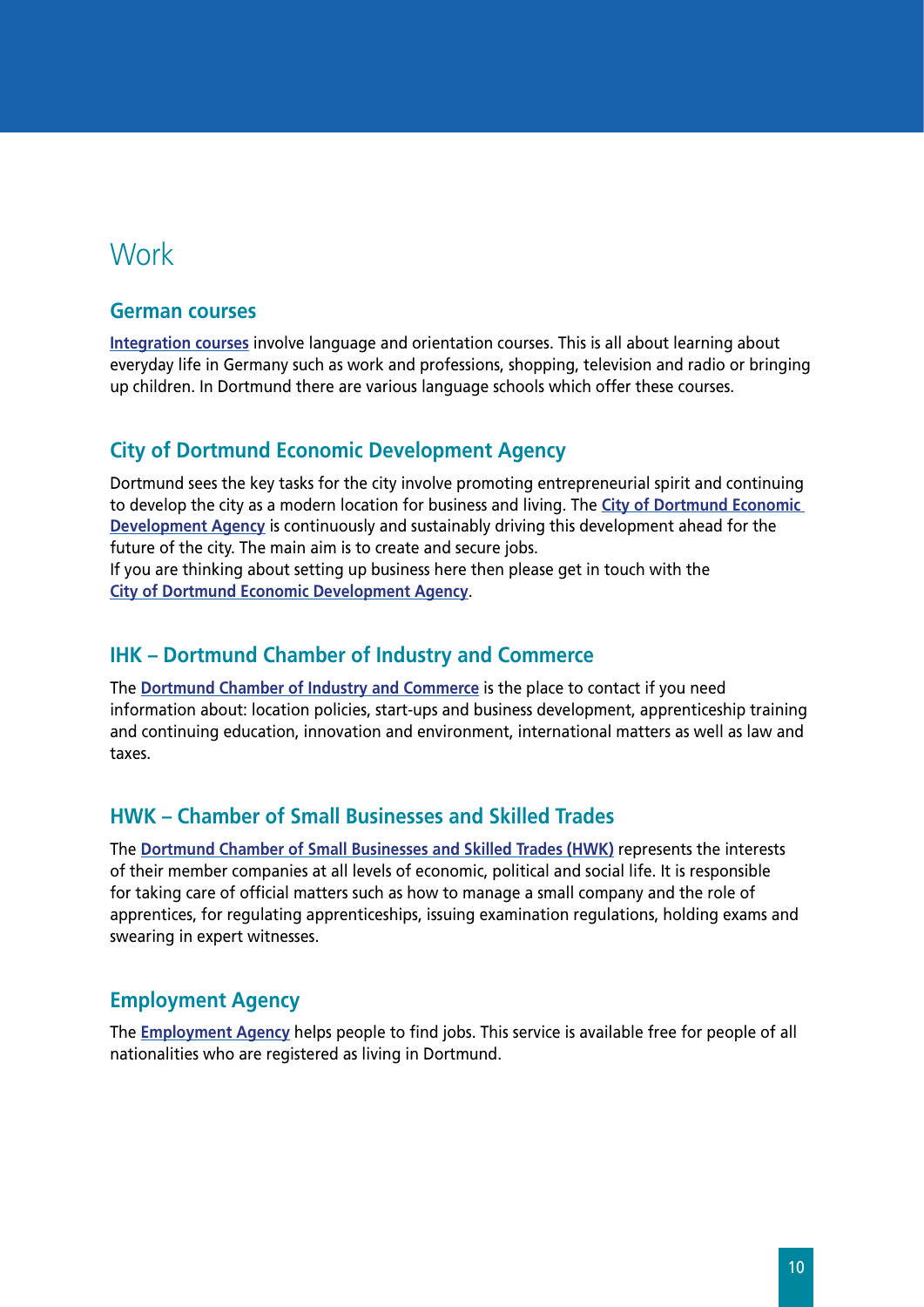#### <span id="page-10-0"></span>**Science in Dortmund**

Over the last 30 years Dortmund has transformed itself into one of the leading research and technology metropolises in the Ruhr Region with internationally renowned universities (6) and non-university research institutes (19) and initiatives covering a broad range of disciplines. More information about science in Dortmund you will find **[here](http://www.wissenschaft.dortmund.de/)**.

The Society for Science in Dortmund (Verein Wissenschaft in Dortmund e.V. (windo e.V.)) aims to help Dual Career Couples in research and science to make Dortmund their private and professional home. You can find out more about this here: **[Dual Career Couple Navigation](http://www.windo.de/index.php?id=36)**.

## **Recognition of professional qualifications**

The **[Dortmund Chamber of Industry and Commerce](http://www.dortmund.ihk24.de/bildung/ausbildung/Anerkennung_von_auslaendischen_Berufsabschluessen/305360)**, the **[Dortmund Chamber of Small Businesses](http://www.hwk-do.de/index.php?id=1076)  [and Skilled Trades](http://www.hwk-do.de/index.php?id=1076)** and the **[Employment Agency](http://www.arbeitsagentur.de/web/wcm/idc/groups/public/documents/webdatei/mdaw/mjez/~edisp/l6019022dstbai615971.pdf?_ba.sid=L6019022DSTBAI615974)** can all provide advice about this.

## **Mobility**

With its airport, railway stations and interstate autobahns, Dortmund is an important hub for all the main transport networks and is positioned right at the heart of Europe. You can find out more about this **[here](http://www.verkehr.dortmund.de)**.

#### **Public transport**

General information, special offers and details about the different **[ticket categories](http://www.bus-und-bahn.de/31030.html)** such as the single ticket (single journey with bus, tram or train), the 4er ticket (for 4 journeys), the NRW Ticket for North Rhine-Westphalia as well as e.g. the monthly season ticket 2000 and special tickets for pupils, students and commuters is available on the **[Buses & Trains for Dortmund](http://www.bus-und-bahn.de)** site.

There is also information about timetables and tickets on the **[VRR Public Transport Association](http://efa.vrr.de/vrrstd/XSLT_TRIP_REQUEST2?language=de&itdLPxx_transpCompany=vrr)  [Rhine-Ruhr](http://efa.vrr.de/vrrstd/XSLT_TRIP_REQUEST2?language=de&itdLPxx_transpCompany=vrr)** website.

In addition to the excellent bus, train and tram networks in Dortmund there is also a wellstructured taxi service. Information about all the taxi companies in Dortmund can be found **[here](http://www.gelbeseiten.de/taxi/dortmund)**.

At the German national railway website, **[Deutsche Bahn](http://www.bahn.de)** (DB), you can see train connections throughout Germany.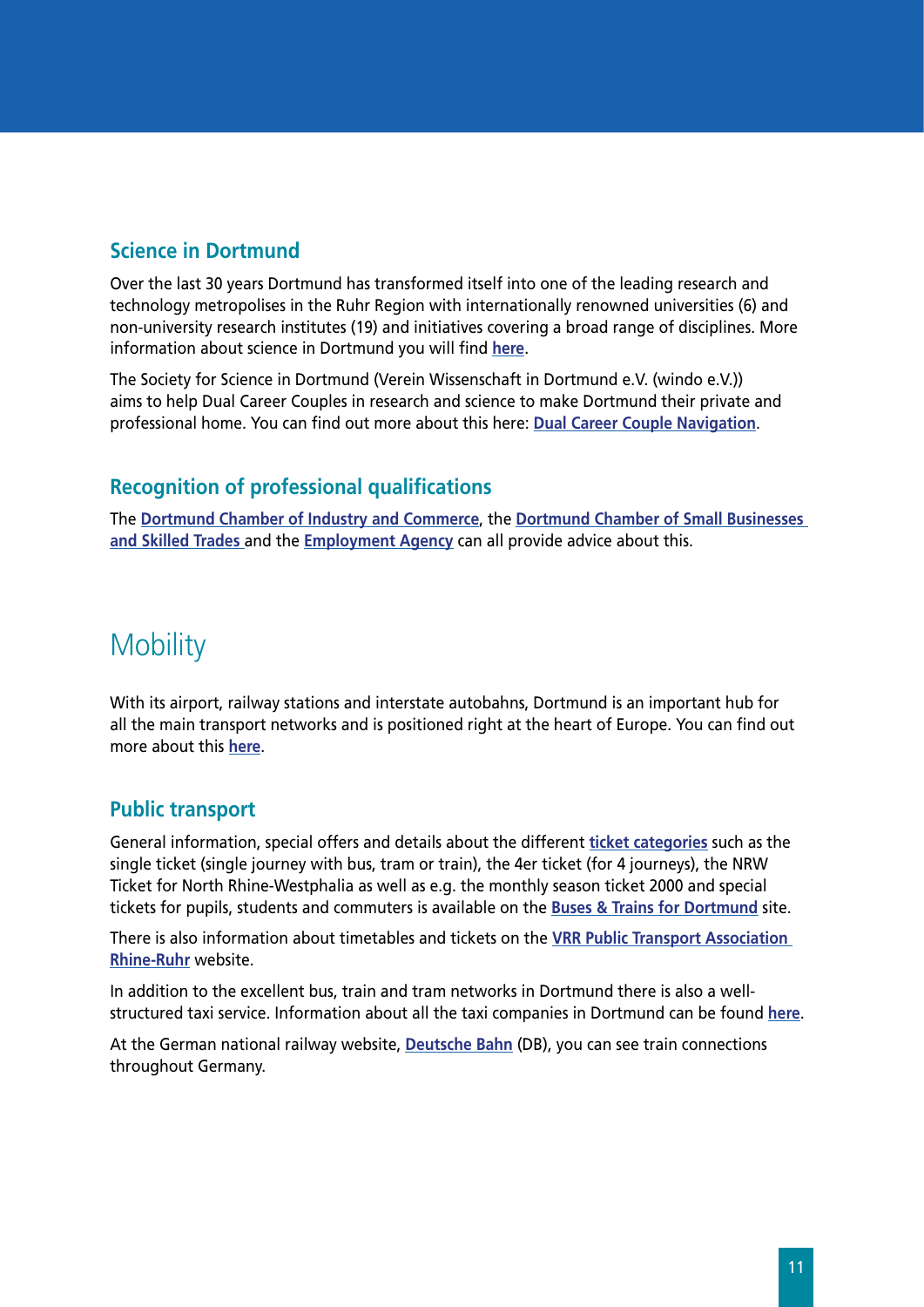## <span id="page-11-0"></span>**Dortmund Airport**

**[Dortmund Airport 21](http://www.dortmund-airport.de)** has grown to become the fourth largest airport in North Rhine-Westphalia, flying to around 40 German, European and other international destinations in 15 different countries.

#### **Cycling**

If you would like to rent a bicycle, then **[metropolradruhr-Netz](http://www.metropolradruhr.de)** provides 64 rental stations at various locations throughout the city.

You can also find lots of information about cycling in Dortmund **[here](http://www.dortmund.de/de/leben_in_dortmund/verkehr/radverkehr/index.html)**.

## Living in Dortmund

#### **Healthcare**

In Germany you are required to take out health insurance. You will find more information about insurance and the healthcare system in Germany right **[here](http://www.make-it-in-germany.com/de/fuer-fachkraefte/leben/gesundheit)**.

The Public Health Department – **[Gesundheitsamt](http://www.dortmund.de/de/leben_in_dortmund/gesundheit/gesundheitsamt/startseite_ga/index.html)** – is part of the municipal administration and provides specific services in the context of the healthcare system.

You can find an overview of doctors in Dortmund and the region arranged according to their speciality and knowledge of foreign languages **[here](http://www.kvwl.de/earzt/)**.

#### **Emergency Services – telephone numbers at a glance**

| • Fire services and emergency medical services:  112                      |  |
|---------------------------------------------------------------------------|--|
| • Police: 110                                                             |  |
|                                                                           |  |
| • Doctors out of hours services centre:  116 117                          |  |
|                                                                           |  |
| • emergency service for Dortmund Youth Welfare Service: (0231) 50-1 23 45 |  |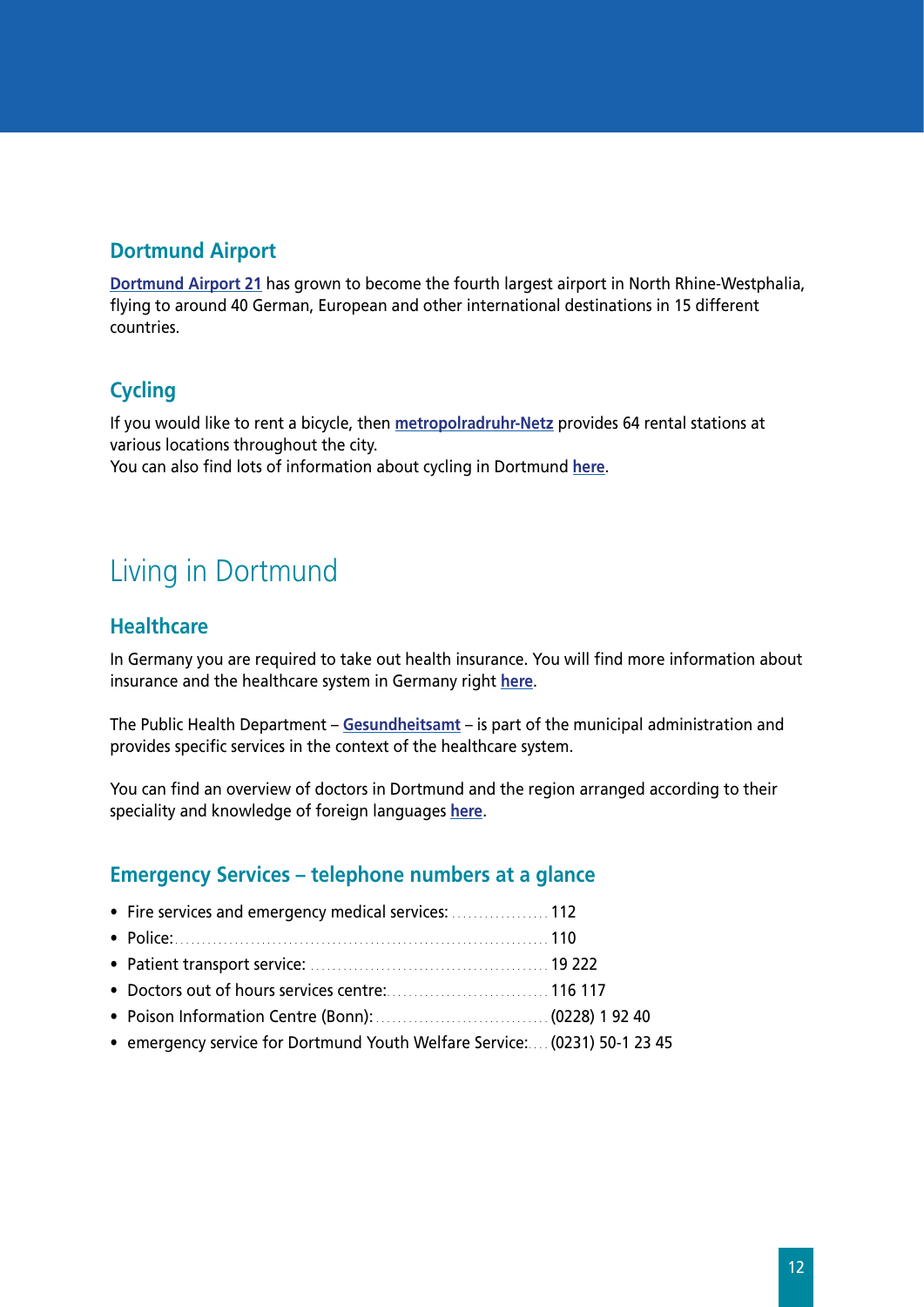#### <span id="page-12-0"></span>**Places of worship**

You will find a list of Evangelical and Catholic churches in Dortmund **[here](http://www.dortmund.de/de/leben_in_dortmund/familie_und_soziales/kircheundreligion/kirche.html)**. There is also an **[overview](http://www.moscheesuche.de/moschee/stadt/Dortmund/2827)** of the mosques and other Muslim facilities in Dortmund. Information about the Jewish community can be found **[her](http://www.jg-dortmund.de)e**.

#### **GEZ**

In Germany you are obliged to pay **[broadcasting fees](http://www.rundfunkbeitrag.de/) for radio, internet and television.** Since 1 January 2013 every household, no matter how many people live there, has to pay a monthly fee of 17.98 Euros.

#### **Music School Dortmund**

The **[Music School Dortmund](http://www.musikschule.dortmund.de)** offers lessons in singing and in almost all musical instruments.

#### **Sport**

This city provides so many opportunities for people to get involved in sports activities. You can find out about the large number of possibilities, the modern sports facilities and the many Dortmund sports clubs in the **[following pages](http://www.sport.dortmund.de)**.

## International

#### **Auslandsgesellschaft NRW**

In 1949, the **[Auslandsgesellschaft Nordrhein-Westfalen](http://www.agnrw.de/)** was founded as an initiative by a group of dedicated citizens based on the idea of achieving "a better understanding of the world". The aim is to get people from different cultures to connect with each other. They organize and run events with an intercultural or political focus, politically-oriented courses, study trips and visits throughout the world.

#### **MIA-DO-Municipal Integration Centre**

**[MIA-DO-KI](http://www.miadoki.dortmund.de/)** represents the interests of people in Dortmund who have an international background. You can get some helpful **[information](http://www.dortmund.de/de/leben_in_dortmund/internationales/miado/tipps_fuer_neuzuwanderer/erste_schritte/index.html)** about taking your first steps in Dortmund here, too. There is also an overview of the international societies in the migrants' self-help organizations' **[database](http://www.dortmund.de/de/leben_in_dortmund/internationales/miado/migrantenselbstorganisationen/msos_2/mso_suche_2/index.jsp)**.